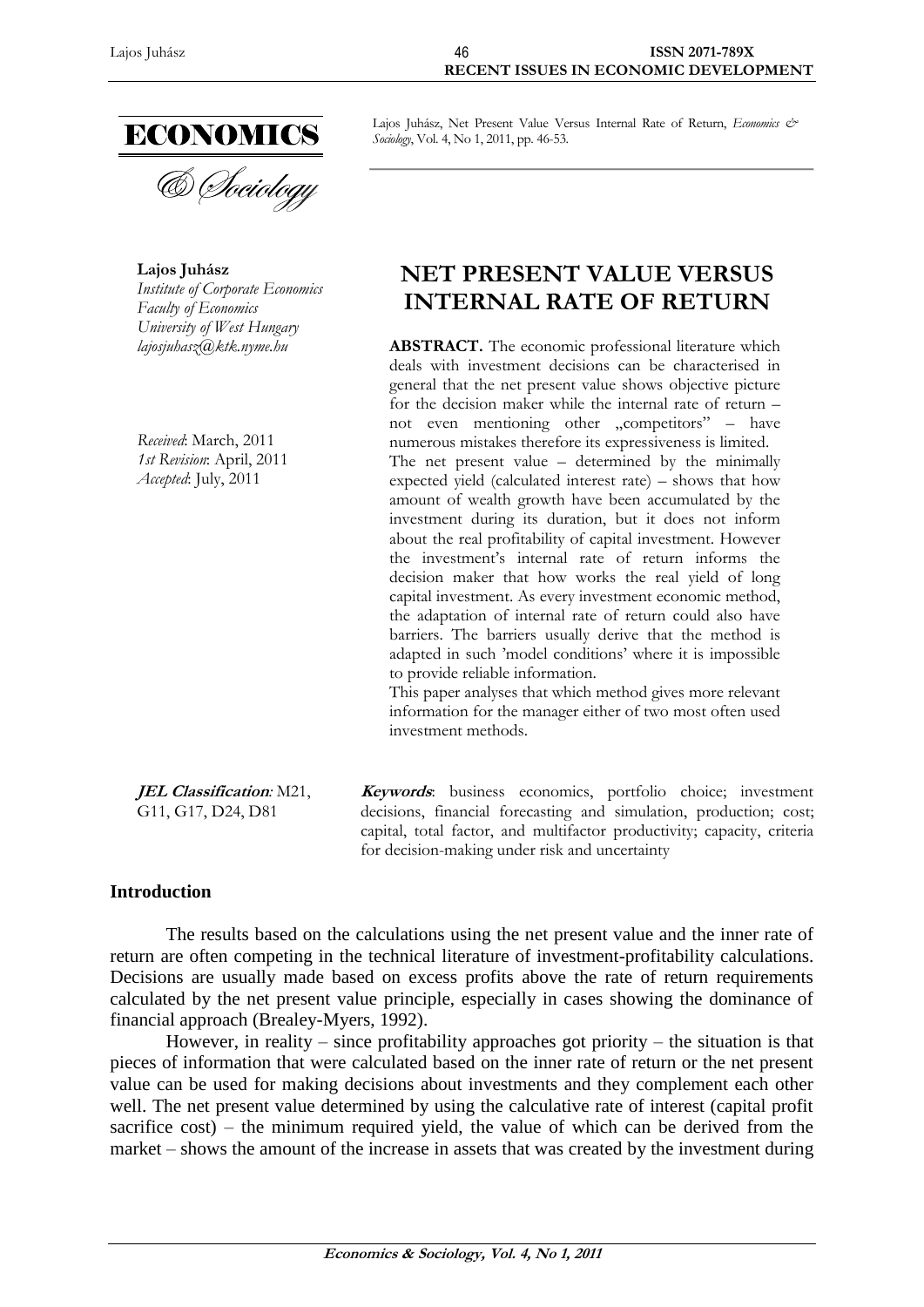| Lajos Juhász | <b>ISSN 2071-789X</b>                        |
|--------------|----------------------------------------------|
|              | <b>RECENT ISSUES IN ECONOMIC DEVELOPMENT</b> |

its life – span of use, but does not give any information about the actual profitability of the capital investment.

On the other hand, the inner rate of interest supplies the decision maker with information about the way the real yield of the long-term engrossed capital is created (Illés, 2008).

Like every investment-profitability method, the application of the inner rate of return can also have its limits. However, the limits usually originate from the fact that the method is applied in such model conditions which cannot give any reliable information.

#### **1. Comparison of applied methods**

According to the technical literature, the limits mostly occur in *three areas* (Illés I-né, 2002):

- a) The ranking of investment proposals of diverse sizes, excluding each other mutually;
- b) The evaluation investments that have non-conventional cash-flows;
- c) The adjudication of investments excluding each-other mutually and having timediffering structured cash-flows.

We carry out the analysis of problematic areas with the help of numerable data.

#### *Example a)*

A producer can choose from two investments and there is a significant – two and a half fold – difference between the starting capital investments. The minimum required profit need of the investments is 12%. The useful life-span is 4 years. The first investment version can be realised by a 50 million HUF capital engrossment and results in an average net yield of 21.2 million HUF every year.

The second investment version needs a 125 million HUF capital investment and results in the realisation of an average net yield of 48.3 million HUF every year.

Evaluate the investment variations excluding each-other mutually based on the inner rate of return and the net present value.

|                                 |      |                 |                       |               | они, пшион поп |
|---------------------------------|------|-----------------|-----------------------|---------------|----------------|
| Investment<br><b>variations</b> |      | $(n = 4$ vears) | <b>NPV</b><br>$D^t=0$ | IRR           | NPV            |
| D٠                              | 50.0 |                 | 34.8                  | $25\% > 12\%$ | $+14.4 > 0$    |
| B,                              |      | 48.3            | 68.2                  | $20\% > 12\%$ | $+21.7 > 0$    |

Unit: million HUF

Table 1. Comparisons of investment versions

$$
q_1 = \frac{21.2}{50.0} = 0.424 \rightarrow q_{1 \text{ 4year}} = 0.4234 \rightarrow 25\%
$$

$$
-50 + (21.2 / 0.4234) = -50 + 50 = 0
$$
  
NPV<sub>1</sub> = -50 + (21.2 × 3.037) = -50 + 64.4 = +14.4

$$
q_2 = \frac{48.3}{125.0} = 0.3864 \rightarrow q_{1\text{ 4year}} = 0.3863 \rightarrow 20\%
$$

$$
-125 + (48.3 / 0.3863) = -125 + 125 = 0
$$
  
NPV<sub>2</sub> = -125 + (48.3 × 3.037) = -125 + 146.7 = +21.7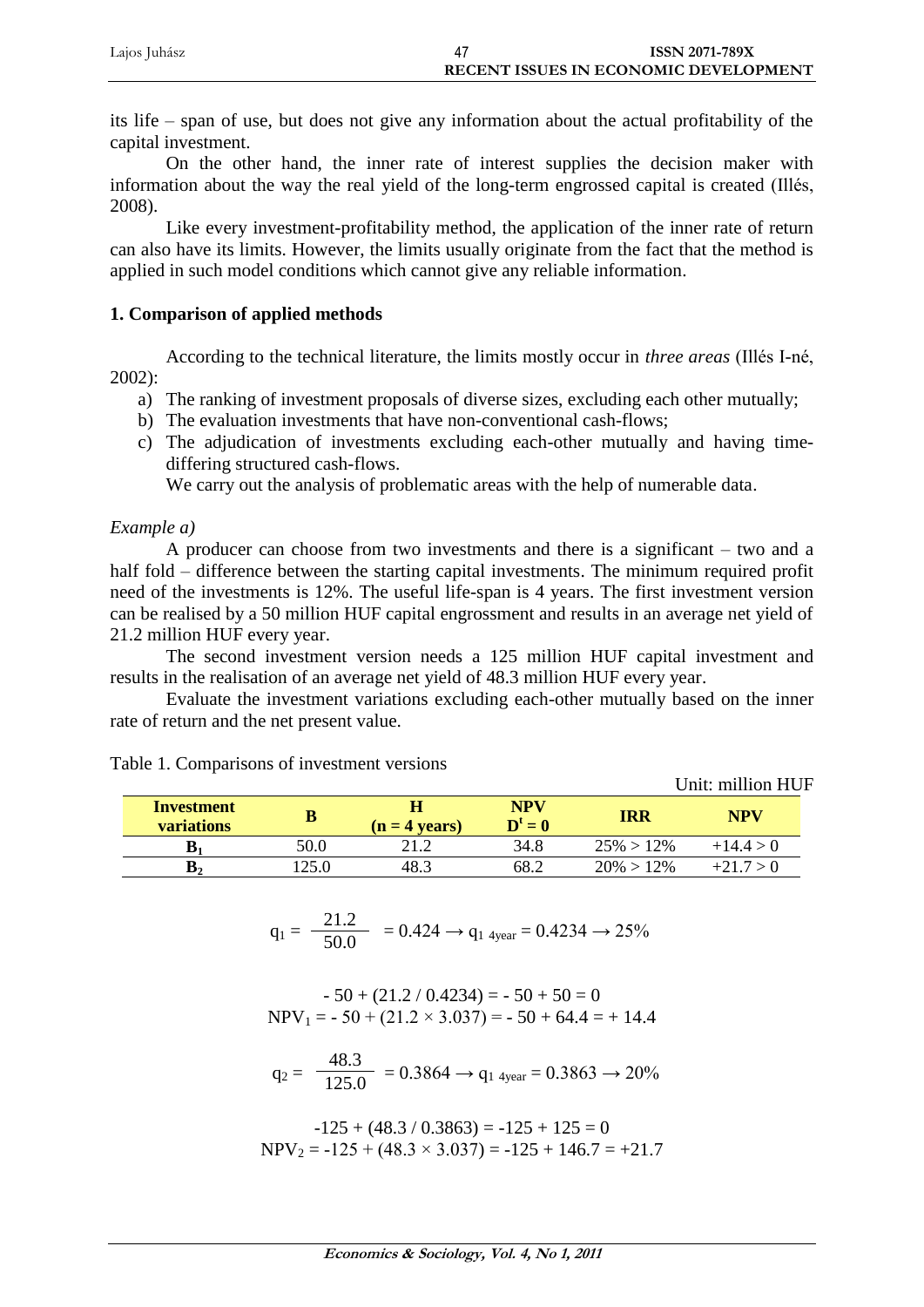| Lajos Juhász | 48 | <b>ISSN 2071-789X</b>                        |
|--------------|----|----------------------------------------------|
|              |    | <b>RECENT ISSUES IN ECONOMIC DEVELOPMENT</b> |

Both investment variations can be considered profitable based on the inner rate of return as well as based on the net present value. However, it is interesting that the first version is more favourable based on the inner rate of return while the second variation is more favourable based on the net present value. In this case the different results of the two methods can be explained by the significant difference in the cash-flows of the two investment versions (Incidentally we have to note that between the investment versions excluding each other mutually there are hardly any big differences in size in practice so the decision maker rarely faces this problem).

The technical literature suggests in similar cases that we should make a decision based on the absolute value of the net present value since the inner rate of interest is insensitive to the dimension of investments so the relative efficiency (rate) can mislead the investor. Before making a decision, we delineate the values of the NPV and the inner rate of return characteristic for the two investment versions in a frame of reference (*Diagram 1*).



Diagram 1. Comparisons of investment versions

The Fisher-intersection shows the discount rate in the frame of reference at which the two investment alternatives have a similar consideration based on the sum of the net present values. This is the so-called "neutral discount rate" which is 16.5% in the present case.

In order to see clearly and to make a good decision we have to analyse the net present values of the investment alternatives at discount rates of 12, 16.5 and 19%.

| Table 2. Analysis of investment versions in case of diverse rates of discount |  |  |  |  |  |  |  |
|-------------------------------------------------------------------------------|--|--|--|--|--|--|--|
|-------------------------------------------------------------------------------|--|--|--|--|--|--|--|

|                                  |                     |                                             |                                      |                                    | Unit: million HUF |
|----------------------------------|---------------------|---------------------------------------------|--------------------------------------|------------------------------------|-------------------|
| <b>Investment</b><br>alternative | <b>NPV</b><br>(12%) | $NPV$ on $1$<br><b>HUF</b> capital<br>(HUF) | <b>NPV</b><br>$(16.5\%)$             | <b>NPV</b><br>(19%)                | <b>IRR</b>        |
| B <sub>1</sub>                   | $+14.4$             | 0.29                                        | $-50+(21.2\times2.77049)$<br>$+8.7$  | $-50+(21.2\times2.639)$<br>$+6.0$  | 25%               |
| B <sub>2</sub>                   | $+21.7$             | 0.17                                        | $-125+(48.3\times2.77049)$<br>$+8.8$ | $-125+(48.3\times2.639)$<br>$+2.5$ | 20%               |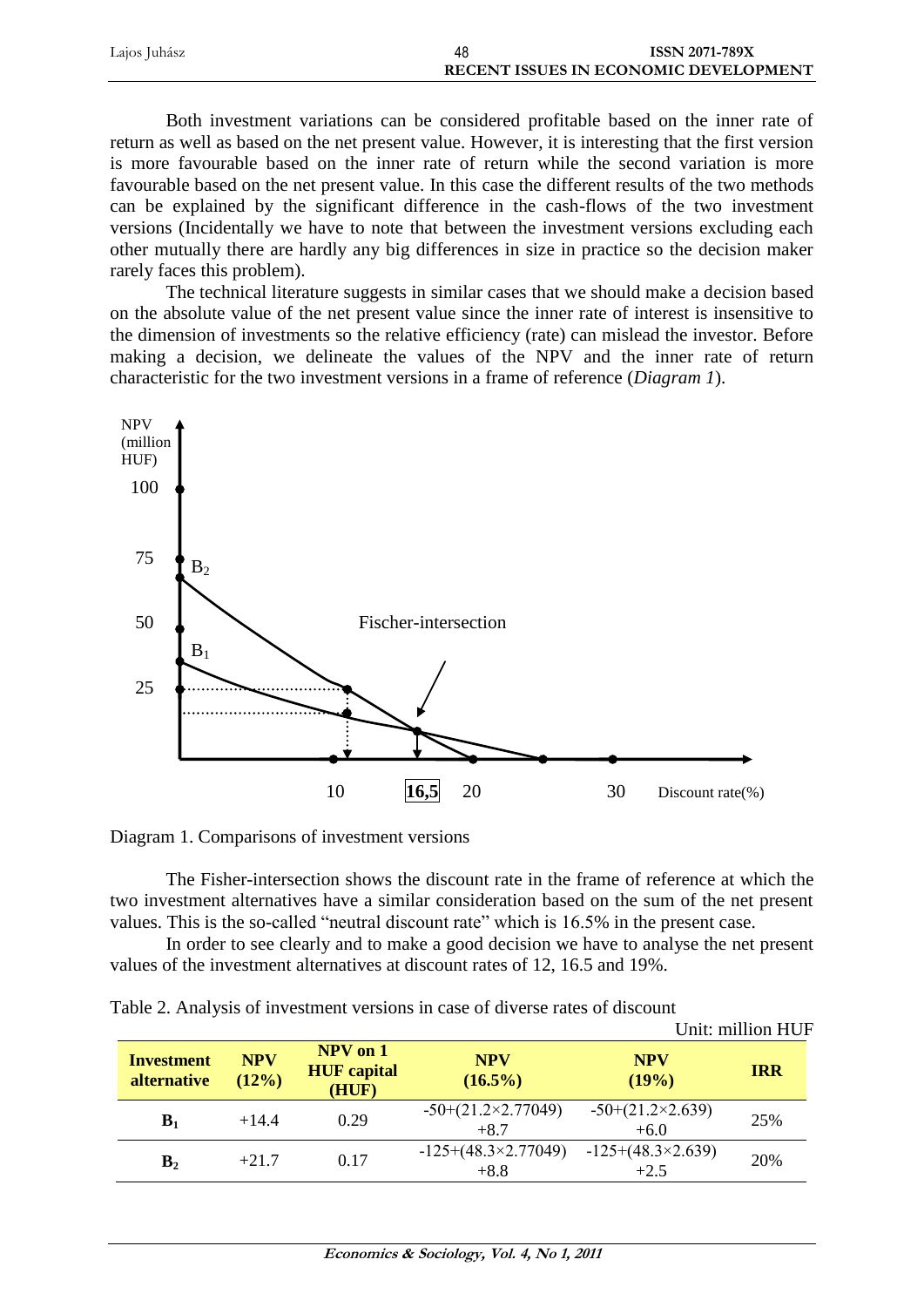$$
At16.5%=
$$
 
$$
\frac{1}{0.165} - \frac{1}{0.165(1.165)^4} = 6.06061 - 3.29012 = 2.77049
$$

$$
A^{t}_{4 \text{ year, } 19\%} = 2.639
$$

We can determine from the results of the calculations that at a calculative rate of interest lower than the "*neutral discount rate*" determined by the Fischer-intersection investment version  $B_2$  shows a higher NPV. This capital demanding topic realises 7.3 million HUF more excess profit, not because it is more efficient but because its starting capital engrossment is much higher. If we consider the net present value on 1 HUF of capital, version  $B_1$  looks more favourable. The average profitability on capital is 5% higher which also shows an advantage of alternative  $B_1$ .

The NPV principle considers the two investment alternatives equal in the Fischerintersection. However, it is obvious that version  $B_1$  is more favourable. On the one hand, its specific NPV is higher; on the other hand, the creation of the same excess profit at a capital engrossment of 40 % lower level is an incomparably better result. In case of a minimum yield need greater than the neutral discount rate (19%) the advantage of version  $B_1$  is reflected in the NPV.

We can draw the conclusion from the above-mentioned data that the absolute value of the net present value can be misleading in making economic decisions. On the one hand, it is because the NPV cannot be independent from the value of the capital engrossment – the comparison of the investment variations is impossible without a common denominator, on the other hand, the amount of the excess profit created is undeterminable without the knowledge of the useful life-span.

In summary we can say that we should not make investment decisions based on the absolute value of the net present value suggested widely in the technical literature but we should take into consideration the tendencies happening in the economic environment, the relations of the neutral discount rate and the calculative rate of interest, the entrepreneurial and bank requirements about profitability and the value of the capital engrossment and its duration.

## *Example b)*

We know from the relevant professional literature that the results of dynamic investment-profitability calculations are not reliable in the case of non-typical, that is not conventional, cash-flows.

In the case of a typical investment there is only one internal rate of interest. If the cash-flows change signs several times during the useful life-span of the investment, more IRR values are created while the NPV is zero. This problem makes the work of the decision making financial expert more difficult since the known IRR values cannot be compared with the profit need of the company in many cases. Some experts suggest using the net present value principle to solve this problem.

The starting cash-flow of an investment is 1.6 million HUF. We can calculate with 10 million HUF net yields in the first year and with -10 million HUF net yields in the second year. Can an investment that gives a huge yield in the long run but causes great costs in a longer time period be acceptable from an economic perspective? (The calculative rate of interest of the business enterprise is 20%).

$$
\frac{10}{x} - \frac{10}{x^2} = 1.6 / x^2
$$
  
1 + IRR = x  
IRR = x - 1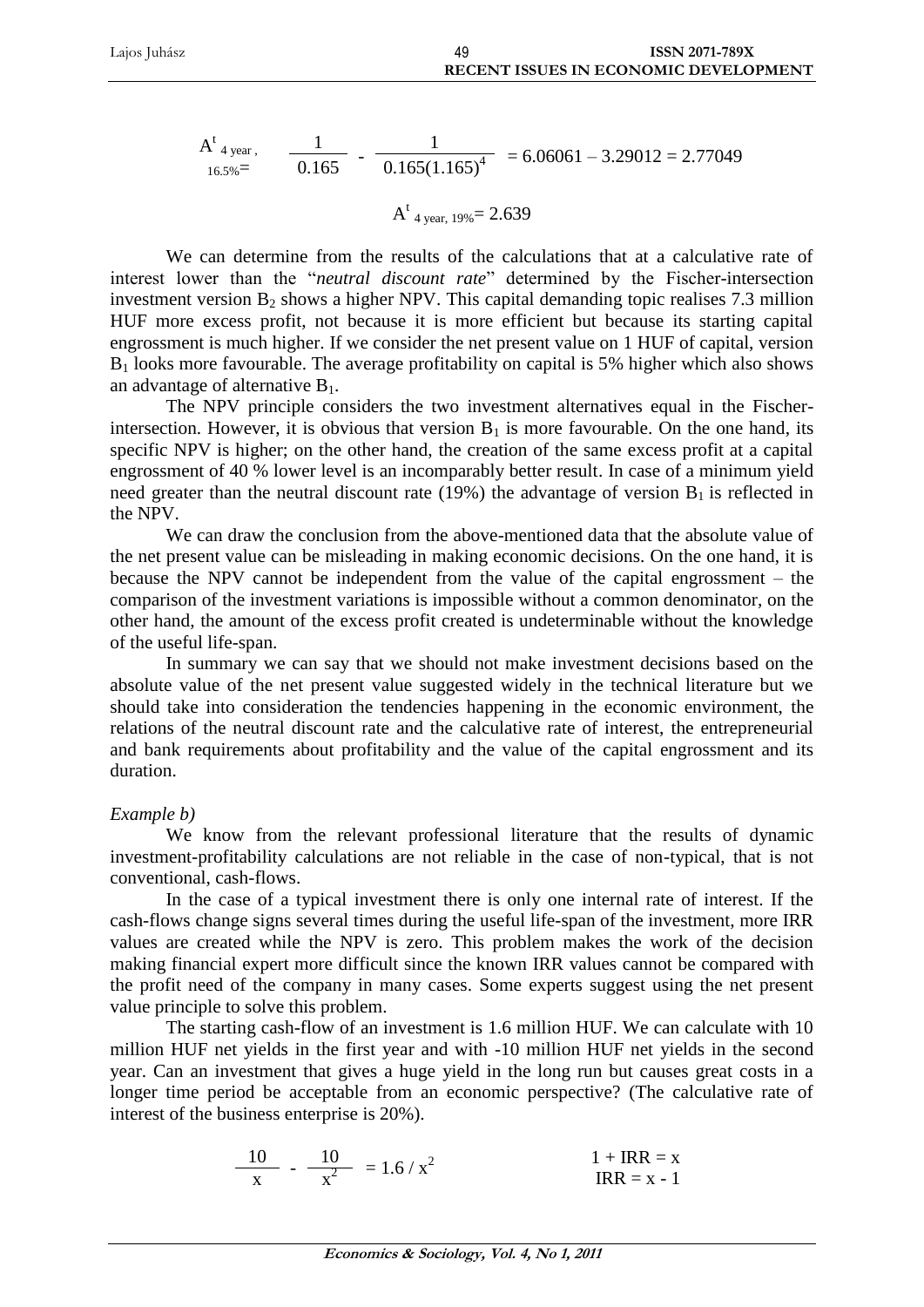$$
10 x - 10 = 1.6x2
$$
  

$$
1.6x2 - 10x + 10 = 0
$$
  

$$
x1,2 = \frac{10 + \sqrt{100 - 64}}{3.2} = \frac{10 + \sqrt{36}}{3.2}
$$
  

$$
x2 = \frac{10 - 6}{3.2} = 1.25 \rightarrow 25\%
$$

From an economic perspective, the rate of 400 % is unreal. However, an IRR value of 25% is imaginable.

$$
NPV_{400} = -1.6 + \frac{10}{5} - \frac{10}{25} = -1.6 + 2 - 0.4 = 0
$$
  
NPV<sub>25</sub> = -1.6 +  $\frac{10}{1.25} - \frac{10}{1.5625} = -1.6 + 8 - 6.4 = 0$ 

At the inner rates of return (25%, 400%) the NPV turned out to be zero. Calculate the NPV at average risk rate with the help of the calculative rate of interest.

$$
NPV_{20} = -1.6 + \frac{10}{1.20} - \frac{10}{1.44} = -1.6 + 8.3 - 6.9 = -0.2 M Ft
$$

Calculate the NPV in the case of a very risky capital engrossment if the calculative rate of interest is 30%.

$$
NPV_{30} = -1.6 + \frac{10}{1.3} - \frac{10}{1.69} = -1.6 + 7.7 - 5.9 = +0.2 M Ft
$$

We get a very surprising net present value at the given calculative rates of interest. At a calculated asset need of 20% including the smaller risk offset, according to the net present value principle, the investment has to be rejected since the NPV is negative.

If we can engross our capital permanently at a very high risk rate – the calculative rate of interest is 30%, the NPV is positive so the investment can be considered profitable. It is not hard to see reason that the above-mentioned investment must not be realised at a calculative rate of interest of 30%. We can establish, using the data we got, that neither the inner rate of return nor the net present value calculations help the economic discernment in case of nontypical investments.

#### *Example c)*

From the aspect of investment-profitability calculations the situation in which the investments excluding each other mutually can be characterised by significantly different structures of cash-flow in time can be seen as a problematic area. According to the suggestions in the technical literature we have to make investment decisions using the net present value principle.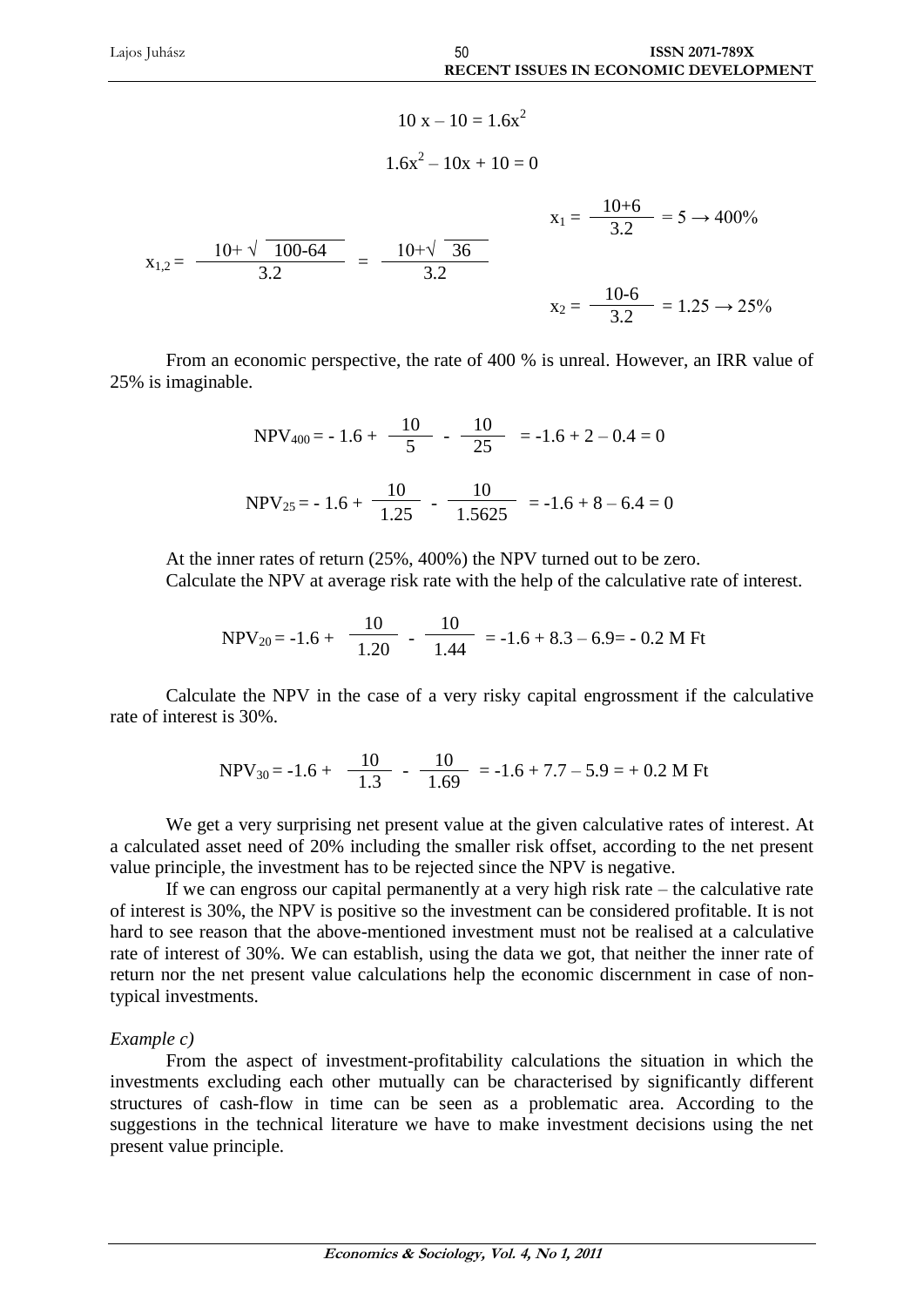| Lajos Juhász | <b>ISSN 2071-789X</b>                        |
|--------------|----------------------------------------------|
|              | <b>RECENT ISSUES IN ECONOMIC DEVELOPMENT</b> |

An entrepreneur has to choose from two investment alternatives. The investments concerned exclude each other mutually but have significantly diverse structures of cash-flow in time. The calculative rate of interest is 12%.

| <b>Years</b> | $\bf{B}1$ | B <sub>2</sub> |
|--------------|-----------|----------------|
|              | $-25,000$ | $-25,000$      |
|              | 18,000    | 1,500          |
|              | 13,000    | 2,540          |
|              | 3,000     | 15,500         |
|              | 1,815     | 27,000         |
|              |           |                |

Unit: thousand HUF

Table 3. Cash flows of investment versions

Which investment variation should the entrepreneur realise? Make your decision based on the NPV and the IRR values.

By way of introduction, we have to mention that in the case of investments carried out for the same reason, it is very rare that an investor should face two cash-flows moving in the opposite direction in their tendencies. The above-mentioned case will hardly ever happen in practice so it only has a theoretical importance.

 13,000 2,540 0.79719 10,363.5 2,024.9 3,000 15,500 0.71178 2,135.3 11,032.6 1,815 27,000 0.63552 1.153.5 17,159.0 **NPV**  $+10,815$   $+21,540$   $+4,724$   $+6,555.8$ 

| $\frac{1}{2}$ |                         |                                     |                                    |                        |                        |  |  |
|---------------|-------------------------|-------------------------------------|------------------------------------|------------------------|------------------------|--|--|
|               |                         |                                     |                                    |                        | Unit: thousand HUF     |  |  |
| <b>Years</b>  | в.<br>Cash-flow $(0\%)$ | B <sub>2</sub><br>Cash-flow $(0\%)$ | <b>Discount</b><br>factor $(12\%)$ | $B_1$ present<br>value | $B_2$ present<br>value |  |  |
| 0             | $-25,000$               | $-25,000$                           |                                    | $-25,000$              | $-25,000$              |  |  |
|               | 18.000                  | .500                                | 0.89286                            | 16,071,5               | 1,339.3                |  |  |

Table 4. Net present value (NPV) of investment versions

Table 5. Internal rate of return (IRR) of investment versions

|            |                                    |                                    |                                   |                        |                                   | Unit: thousand HUF    |
|------------|------------------------------------|------------------------------------|-----------------------------------|------------------------|-----------------------------------|-----------------------|
| Year       | $\mathbf{B}_1$<br><b>Cash-flow</b> | $\mathbf{B}_2$<br><b>Cash-flow</b> | <b>Discount</b><br>factor $(25%)$ | $B_1$ present<br>value | $B_2$ discount<br>factor $(20\%)$ | $B2$ present<br>value |
|            | $-25,000$                          | $-25,000$                          |                                   | $-25,000$              |                                   | $-25,000$             |
|            | 18,000                             | 1,500                              | 0.80000                           | 14,400                 | 0.83333                           | 1,250                 |
| 2          | 13,000                             | 2,540                              | 0.64000                           | 8,320                  | 0.69444                           | 1,763                 |
|            | 3,000                              | 15,500                             | 0.51200                           | 1,536                  | 0.57870                           | 8,970                 |
|            | 1,815                              | 27,000                             | 0.40960                           | 743                    | 0.48225                           | 13,020                |
| <b>NPV</b> |                                    |                                    |                                   | $\sim$ 0               |                                   | $\sim$ 0              |

As we can see from the results, version  $B_2$  can be considered more favourable based on the NPV while version B<sub>1</sub> is more favourable based on the inner rate of return (*Tables 4* and *5*).

In order to compare the two versions, let us analyse the value of the "neutral discount rate".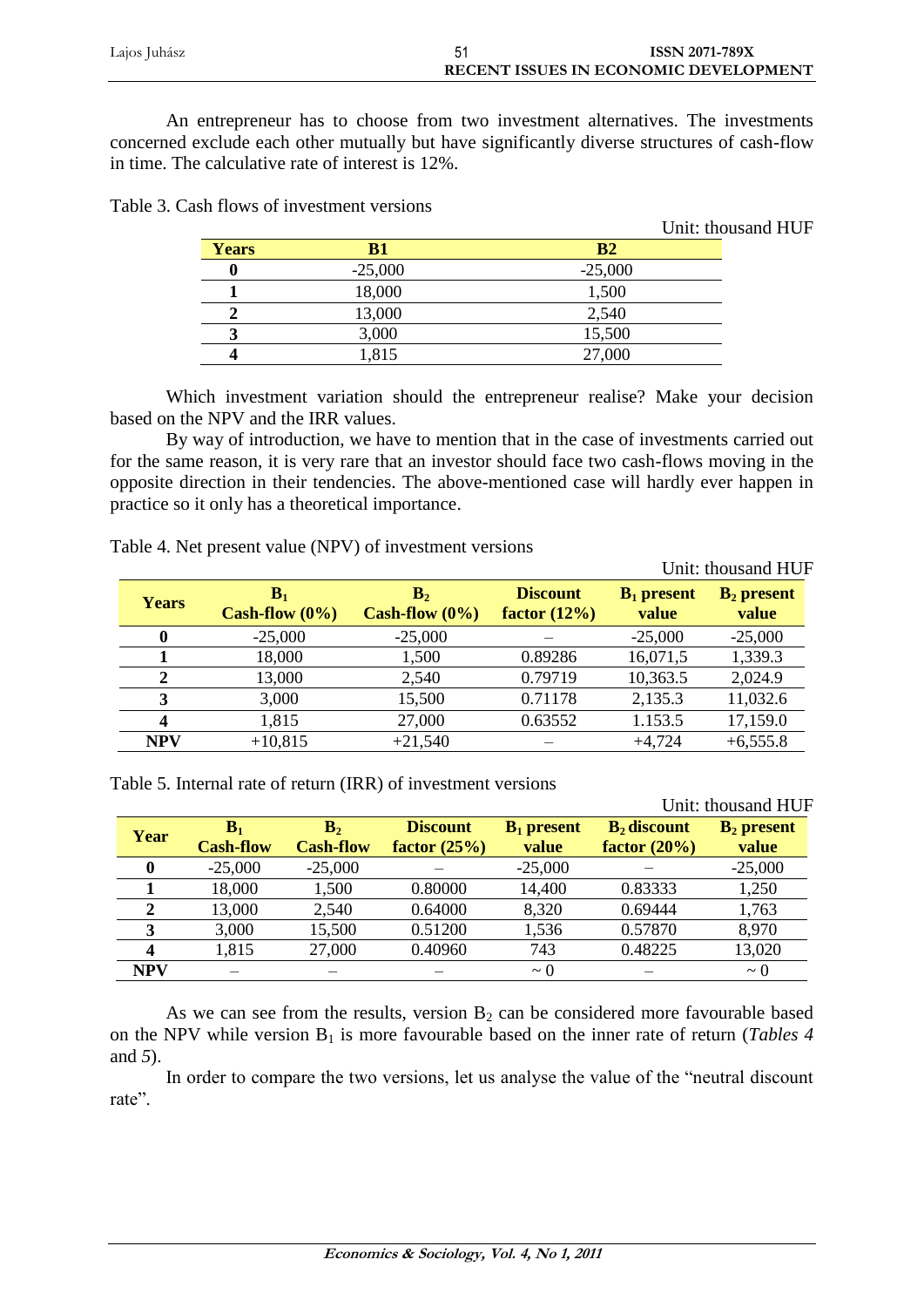

|  |  |  | Diagram 2. NPV and IRR values of investment versions |  |
|--|--|--|------------------------------------------------------|--|
|  |  |  |                                                      |  |

The Fischer-intersection shows that at a discount rate of approximately 17% the two investment versions produce a nearly equal net present value.

| <b>Investment</b><br><b>versions</b> | $(12\%)$   | <b>NPV (thousand HUF)</b> NPV on 1 HUF capital NPV (thousand HUF)<br>HUF | (17%)   | <b>IRR</b> |
|--------------------------------------|------------|--------------------------------------------------------------------------|---------|------------|
| $\mathbf{B}_1$                       | $+4.724.0$ | 0.19                                                                     | $+2.73$ | 25%        |
| $\mathbf{B}_2$                       | $+6,555.8$ | 0.26                                                                     | $+2.23$ | 20%        |

Table 6. Comparing the results of investment versions

If the calculative rate of interest of 12% reflects the offset of the risks in connection with the investment very well, the realisation of version  $B_2$  in more feasible since the net yields created during usage mean greater asset increase and their re-engrossment at 12% can be provided with great certainty.

If the risk of investment is growing because of the economic environment – this, of course, comes along with the increase in the value of the calculative rate of interest, we have to prefer version  $B_1$  since the back-flow and the re-engrossment of the greater net yields near the date of activation is more favourable, even at a yield rate above the calculative rate of interest.

## **Conclusions**

The main conclusions that can be drawn after the analysis of the above-mentioned problematic areas:

- The *results of the decision made based on the absolute amount of NPV* can differ according to the values of the calculative rate of interest.
- *The decision made based on the NPV can be misleading* because, on the one hand, the net present value cannot be independent from the value of the capital engrossment; on